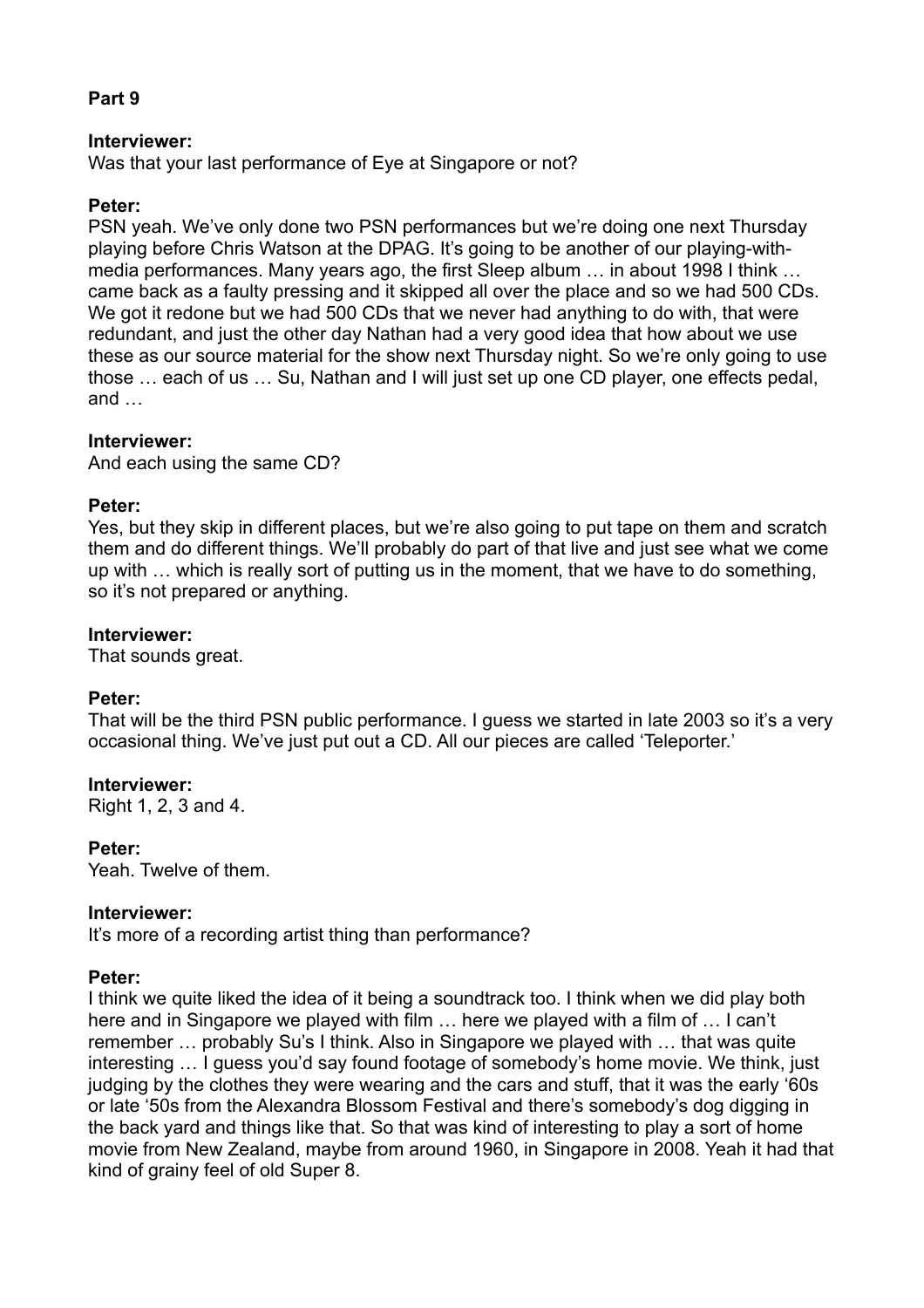Nice.

# **Peter:**

That's quite interesting and that's part of the PSN thing. Eye also use film pretty much every time we play … either by Kim, Nathan, or Susan and that's very much part of both those groups' practice … the visual thing.

# **Interviewer:**

Do you look at what you're producing visually before you play, are you working with the film?

# **Peter:**

No. Although generally we do look at the film we're not consciously playing with the film or working out things. It's probably more the other way round. We probably think well this film will suit what we do or what we think at the moment.

# **Interviewer:**

Sound is always a priority?

# **Peter:**

Yeah. We leave it up to co-incidences … which there always are. So that's fun … when you're playing live we're probably conscious of changes in the density and stuff and changes in light and stuff.

# **Interviewer:**

Talking of film and sound is this a good time to look at Lines of Flight?

# **Peter:**

Yeah.

# **Interviewer:**

Can I just ask what brought you to start Lines of Flight off?

# **Peter:**

As with most things, a series of coincidences … it was in 2000 and Caroline McCaw … who was a good friend of ours … she'd been editor of *Spec* and as I mentioned the other editor of the *Literary Review* when we did it. She was part of the fringe … I guess she was on the Fringe Trust board … and they were setting up a Dunedin Fringe Festival in 2000 and she mentioned it to us and we didn't sort of think much about it. It was just like 'Oh yeah that's good to know.' At the same time there were a couple of … I can't remember who they were … maybe Campbell Neale and maybe somebody from Auckland … who were interested in playing down here. Now there hadn't been … we felt there was a kind of real lack of that … that Dunedin was almost off the map in terms of people from the North Island coming down and playing. There had been, I think, two or three shows organised by Michael Morley at the public art gallery ... I'm not sure when, maybe two or three years before. I'd played in A Handful of Dust with Empirical … I think Empirical but I might be wrong there. Definitely Dean Roberts was White Wing Moth and it was Gate and a Handful of Dust. So there was a little bit of an exchange there and we played shows on two nights at the public art gallery. That was quite interesting. At that stage we were starting to be able to play in galleries and after feeling a bit … well it was never a problem in Dunedin to play at the regular rock venues or not too much of a problem … but they didn't suit a lot of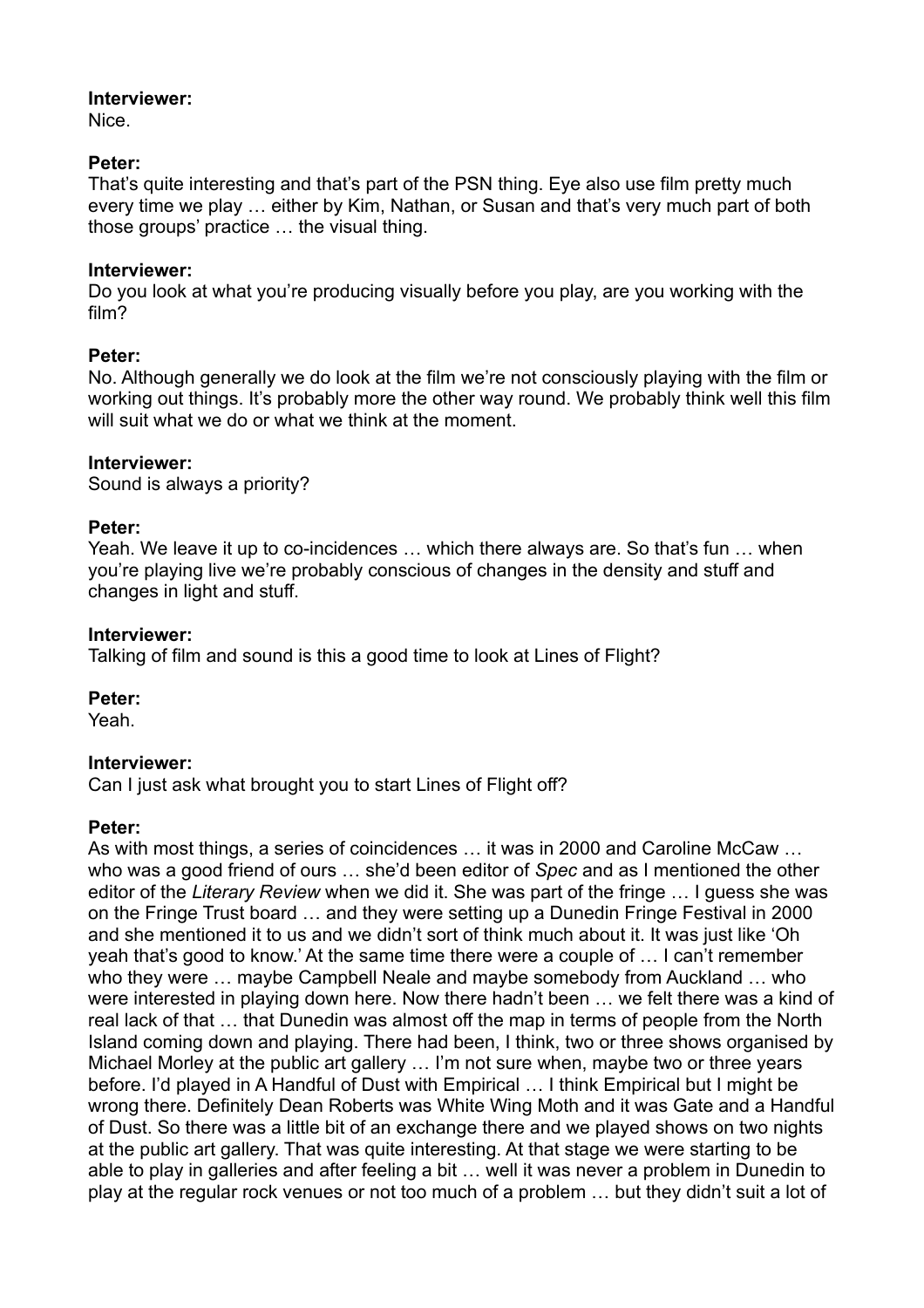what the more experimental groups were playing. For example, if you play quietly and the level of the crowd noise is much greater than the band and if there are a lot of people just hanging around talking they generally just want people to rock out or to play a regular beat or something. We were doing abstract fragments of stuff and it would just get lost and sometimes audiences don't appreciate having that kind of music on their night out … it's not a good time for them! Probably around the same time … partly to do, I think, with the change in people at the Dunedin Public Art Gallery … although there had been shows before occasionally at the old Logan Park venue. But they were interested in the whole experimental music scene here which various people at the gallery seemed to think was the most interesting artistic thing about Dunedin. I know a lot of visual artists were not happy with that but I think perhaps at the time overseas there was beginning to be awareness in the whole gallery system of sound art. I remember hearing something on the radio around that time about the new director of the Australian National Gallery who was Scottish and she was talking about sound art. They asked her … it was an interview … what was the new thing and she said 'sound art.' So it's interesting that the gallery people had picked up on that and they had shows there. But sort of backtracking and going back again to Lines of Flight, I think it was the coincidence of firstly the Fringe Festival beginning, the people, and a couple of people from up north wanting to play down here.

## **Interviewer:**

Anthony Milton was one wasn't he?

### **Peter:**

Not at that one. I didn't actually know Anthony until a bit later … probably two or three years after that. We were interested in getting some people down here too and so we said 'How about we put it all together?' I think in the end we said we'll put it on during the Fringe Festival and call it something and so we had eight artists in the end.

## **Interviewer:**

And so the Fringe Festival provided funding to bring these people down?

## **Peter:**

No. We did get a small grant from them but I can't remember how much. I might be wrong but I think the people paid for themselves or maybe we gave them some money from the grant that went some way towards it but I don't think it paid for their entire fares at that stage. But the venue was amazing. It was this old theatre called the Athenaeum, which is in the Octagon and is never used for anything. It's in the back of the Octagon … there's a shop and a bar and stuff … it was one of the original buildings in the Octagon. We saw a photo from about 1900 and the Athenaeum was there. It's also mentioned in Janet Frame's autobiography. She won a prize … possibly for a poem or something … a subscription to the Athenaeum in Dunedin. So it was a library and there's still this library there but it's sort of like the library that time forgot. You'd go in there and there's still a librarian but there was nobody there and there was still all these books. It was kind of odd, you'd go out the back…

## **Interviewer:**

What sort of books is it, what sort of library is it?

## **Peter:**

I don't know. We were a bit amazed by this and we didn't even look at the books. We were a bit uncomfortable going in there and there was this … it had been obviously built as a theatre so it had a stage and great acoustics but with a roof that leaked and stuff like that.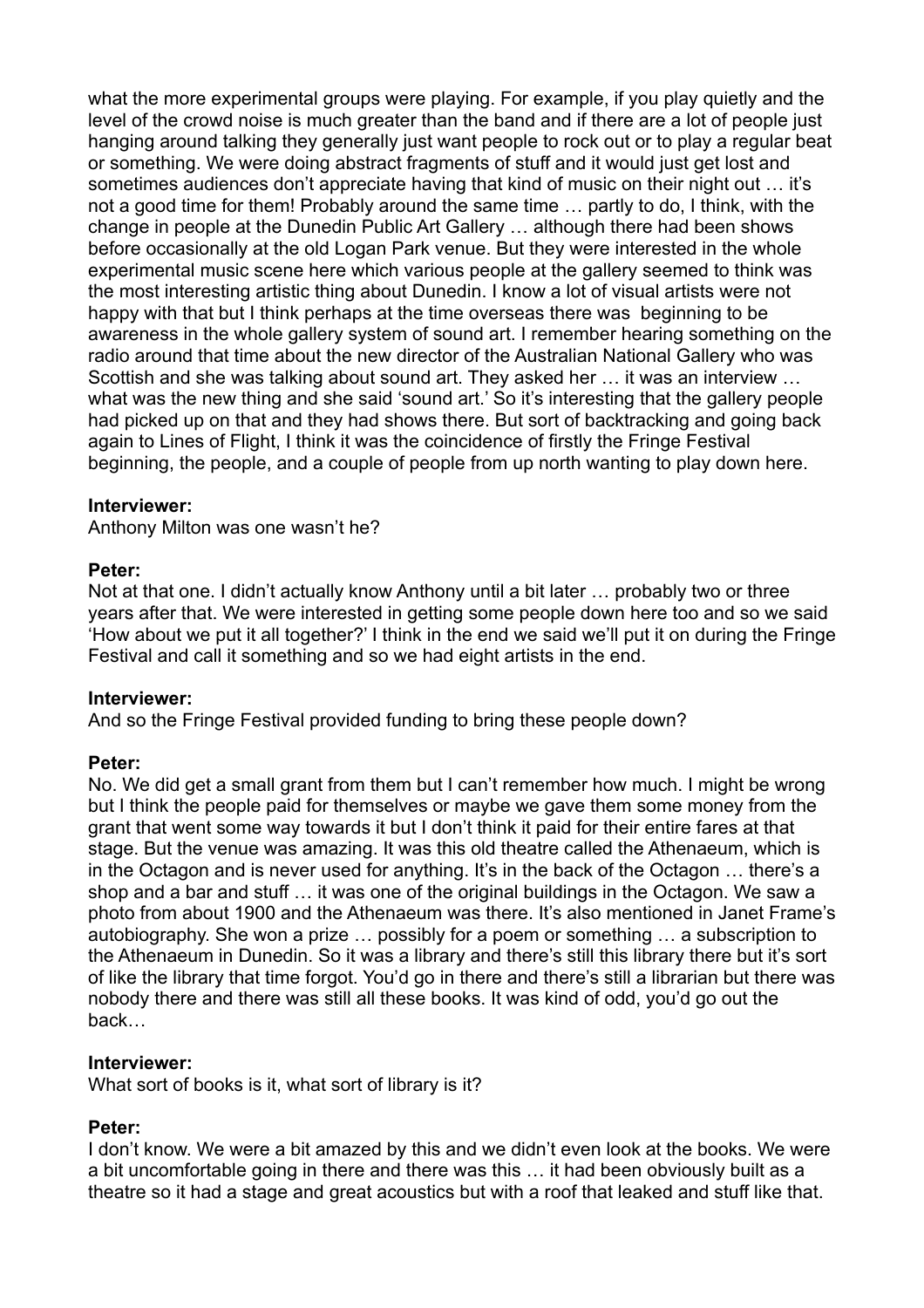It was kind of falling down. The Fringe Festival people actually fixed the leaks, which was good, and we used the Athenaeum for the two Lines of Flight shows. We called it Lines of Flight … obviously that comes from Deleuze and stuff. We get asked about that and it was Bruce Russell's thing about how we all get called 'egg-heads!' He was talking about himself and how other music people think of us as egg-heads … too intellectual … but it was really just a name that happened to fit in well with the whole improv/experimental music.

## **Interviewer:**

And bringing people in from different areas of the country for the first time?

## **Peter:**

That's true. So it's like the films, you can sort of attach all these things after the fact. Yeah, those shows went really well. It was very intense in that space because the acoustics were so good. You could stand on the stage and you can be heard speaking at the back of the room easily and they'd actually paid attention to theatre acoustics when they built it originally. That was great for music and we had film as well, mainly by Kim. I think there was one artist who objected to having film … they were the CM Ensemble from Christchurch … and only one of them objected to the film … but there's always been that thing that film distracts from the music, you know how they work together and stuff but it went very well.

# **Interviewer:**

Essentially that's really the first time that a gathering of artists in this type of community has been brought together really isn't it?

## **Peter:**

I suppose so yeah. I'm not sure what had happened before that.

# **Interviewer:**

Well I think that every sort of city had it's own community but in some ways by doing this I think you created a nationwide community rather than …

# **Peter:**

Yeah, because they did come from different places.

## **Interviewer:**

So connection is very new, new connections were made through this?

## **Peter:**

Yeah and it felt like that. In a lot of ways it went so well and there was that feeling of community. I think previously a lot of us had been … there'd been some correspondence and also some with people overseas too. One of the things about this whole area of music was that the kind of network thing was not only people in each town, city, or country but there was this kind of network of people all over the world. You'd exchange stuff you released and so there was quite a lot of that going on.

## **Interviewer:**

Right, through the mail?

# **Peter:**

Through the mail, yeah. That's probably … did we have email then? I can't remember.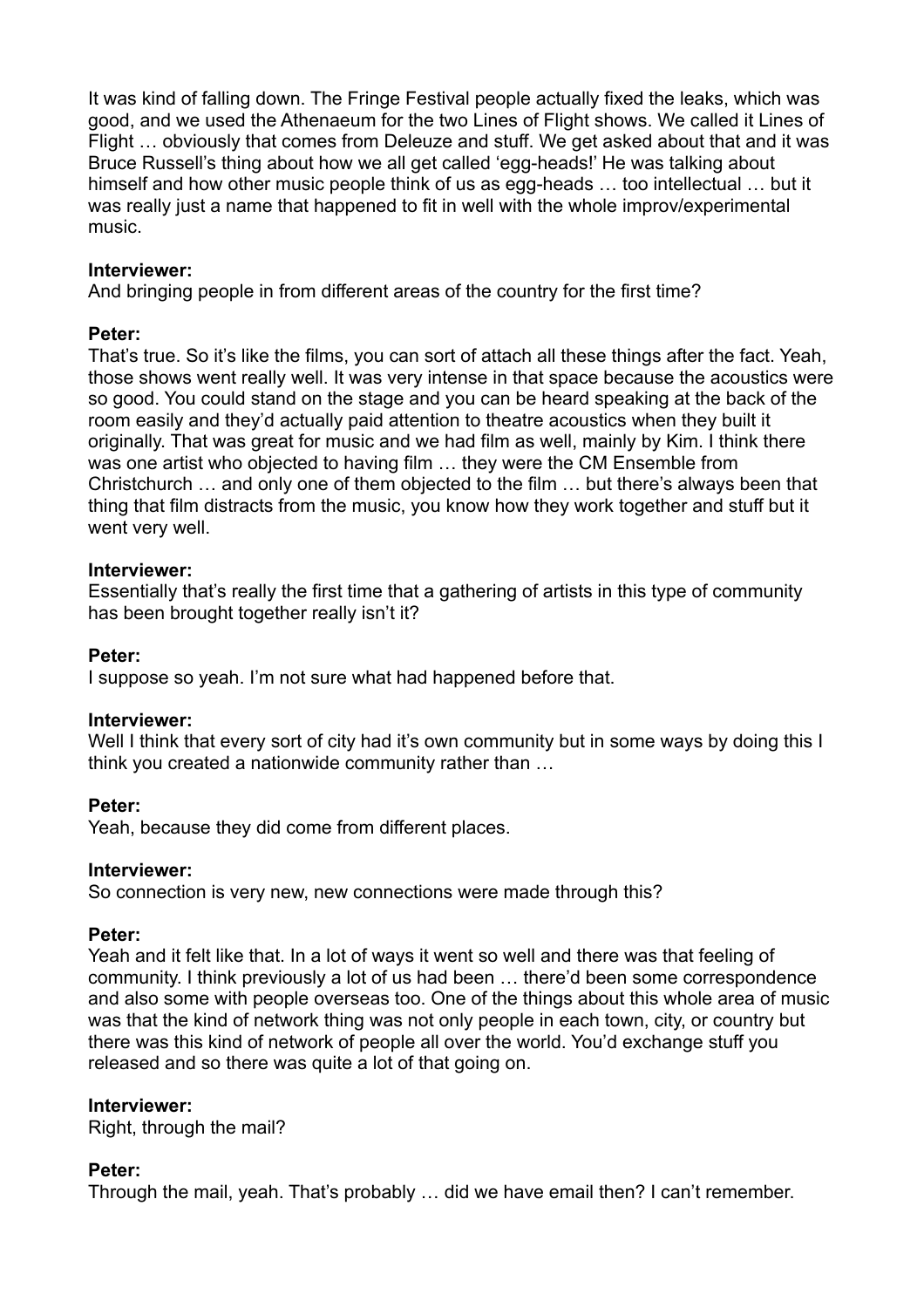It wasn't something that a lot of people seemed to use in the early 2000s, it was used but it wasn't sort of commonplace to use it as communication.

## **Peter:**

Yeah. So a lot of those things were packages in the mail, which is always quite exciting … something in the mail! That was quite good because there was a feeling of isolation in Dunedin that we felt a bit … and so it was good to have people down from Auckland and Wellington.

## **Interviewer:**

Was Richard Francis part of that festival?

**Peter:**

No.

# **Interviewer:**

I'm just trying to figure out who was there.

## **Peter:**

There was Birchville Cat Motel … there was Campbell and I think Stephen Clover played with them actually and broke somebody's amp! There was Empirical ... that was Peter and Marcel. There was CM Ensemble from Christchurch. I'm probably forgetting somebody. There were … let's see who from here played? Flies … well I played in three groups, Flies, Sleep and A Handful of Dust. Matt Middleton played and advertised his website too! He did this short kind of sax set, sort of hyper as he was a lot then, and then went into a spiel advertising his website which is great in that context. I might be forgetting someone … I think there were eight people overall.

## **Interviewer:**

So the next one was, it was like every two years pretty much wasn't it?

## **Peter:**

Yeah. After that we started having it in conjunction with the Fringe Festival every two years and it grew, quickly grew, to be quite a lot bigger. I think it doubled next time. There were a lot more people from up north and we got more money. I think after that first one we raised our own money. We either got funding from the DCC Community Arts … Creative Communities it's called …

## **Interviewer:**

And was it mainly you and Kim that was organising at this point?

## **Peter:**

Yes, the first two were Kim and me. There were a lot more people. I think we had most of the shows the second time at Arc … I think they were all at Arc, which was the local alternative music venue. Therefore there was food and drink and stuff and that was quite good. The pros and cons of Arc were that it was a regular venue, which was sort of good and bad, whereas the Athenaeum was special and nobody had ever played there and that was kind of unusual.

## **Interviewer:**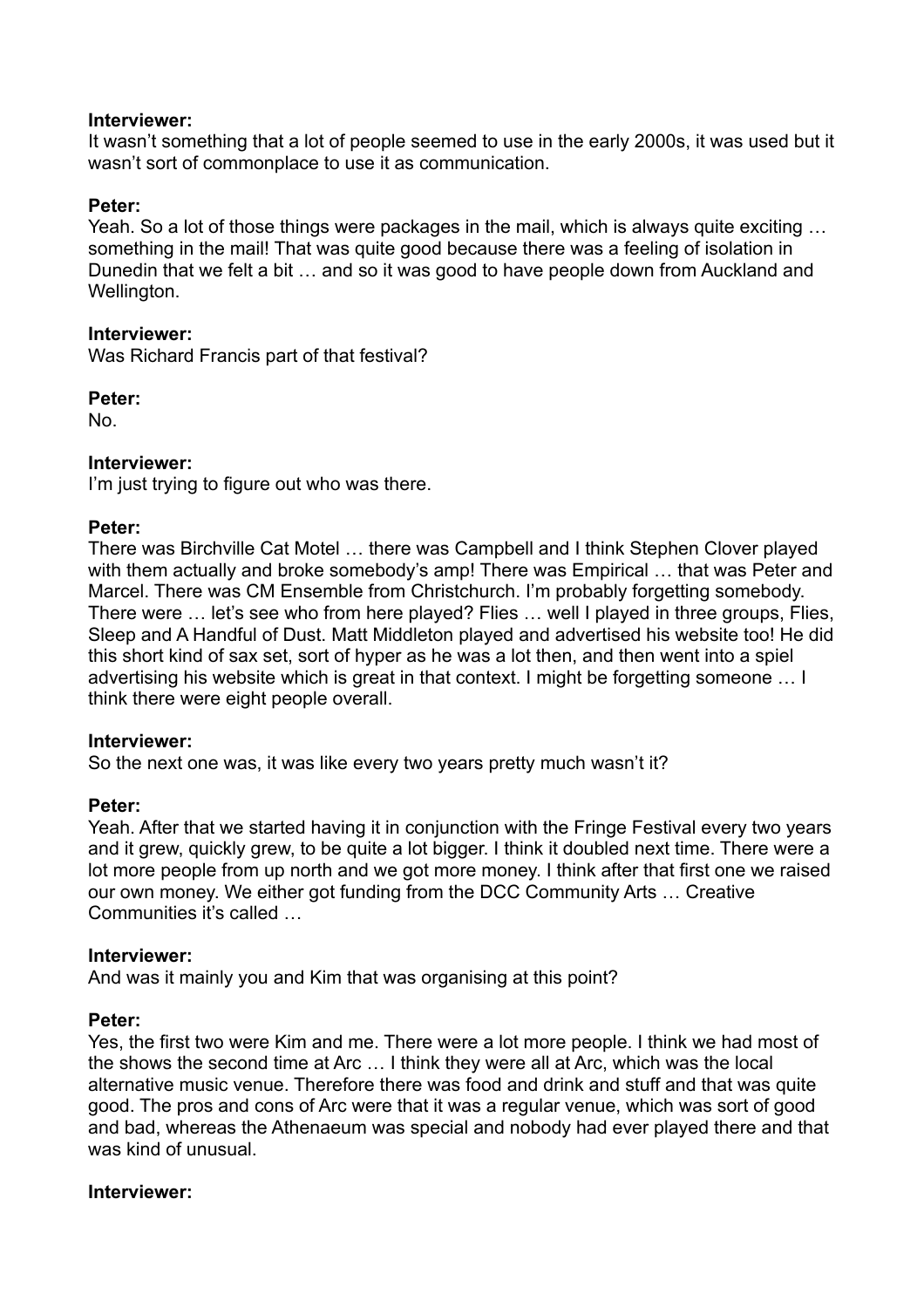# But you weren't allowed to use it again?

## **Peter:**

No. We tried to but there were various things going on. It was administered by a firm of lawyers but it was never used for anything. I think all they were doing was basically sitting on it until … I think there was talk of the council buying up part of that area for some sort of venue … I don't know what … a sort of arts venue or sports venue or something at one stage but I don't think that ever happened. So they were paranoid about people damaging it, which was ironic as the Fringe Festival people had actually fixed up quite a few things about it and we certainly hadn't damaged it at all. It was hard to damage anything there anyway.

# **Interviewer:**

There's just that fear of the fringe.

# **Peter:**

Yeah, a fear of all these weird people coming in and doing something! So after that Lines of Flight became a regular thing in 2002, 2004 and then 2006 and it became quite established quite quickly. I think we were a bit shocked at how quickly it became established and we had people wanting to play at Lines of Flight. So by the second or third time we were sort of having to … I guess to choose people. We weren't really choosing people, we were mainly going on a first come, first served, sort of thing … we weren't really. And then there were certain people who were at most … like they played each time … I think Birchville Cat Motel Motel played each time until this year's one. And Rachel Lovely Midget played … she missed one in 2002 but played at most I think and they played as Xe this time.

# **Interviewer:**

And Anthony was there every time, well the ones I've been at the last three he's been …

# **Peter:**

Anthony wasn't this year and he wasn't at the first one but he was at the others, both as himself and as part of the Stumps in 2006. It all gets a bit of a blur ... we were pretty much getting up to 20-odd artists and five shows for each of those 2004, 2006, possibly 2002 too, so it got quite big.

## **Interviewer:**

It felt curated to me in a good sense in that you were trying to find people. It felt to me like you were inviting people from all areas of the country but also quite diverse ranges of practice as well?

# **Peter:**

Yeah. We were quite conscious of that, although we're mainly hearing about people through word of mouth and some artist might suggest somebody else. I think we became quite conscious of representing a diversity of styles, of people doing different things. It's quite funny to go through phases … I think maybe around 2004 there were a lot of laptops and then there was a sort of move away from that.

## **Interviewer:**

That was quite interesting that year because the further up the island you got the shorter the set was as well, the more electronic and shorter it was!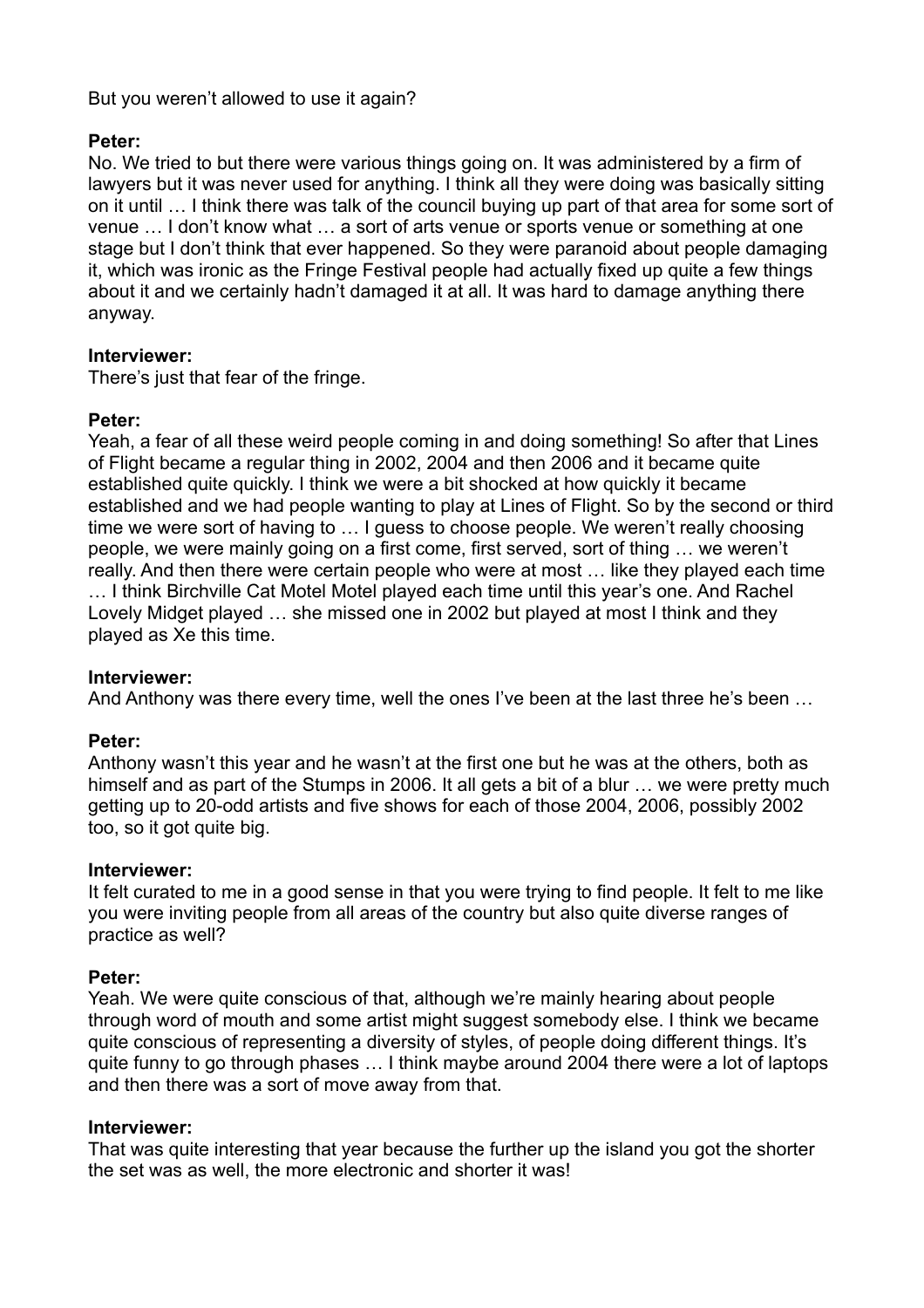Yeah! I suppose there were those stereotypes of Dunedin being more traditional instruments and Auckland being more laptops.

## **Interviewer:**

Yeah well it wasn't just a cliché it was true.

# **Peter:**

You had those kind of divisions and I'm not quite sure where Wellington fitted in.

## **Interviewer:**

By this stage I really think that Lines of Flight had created a community of people essentially, that every second year these people would meet and for four days they'd be networking.

# **Peter:**

Yeah. So that's the difference of actually meeting in person, even though I think each of us had had some contact with each other, probably from time to time in person but mainly through letter at first or email or exchanging things that we'd put out. So there's a quite a difference in connection and a feeling of connection and it was really good for us in Dunedin to feel part of the rest of the country too because there has always been that feeling of isolation here. I think it does cost quite a bit to go to the North Island. That was the main reason we didn't go up there much … obviously peoples' lives, jobs and children and stuff like that … we don't travel very often.

# **Interviewer:**

It was a nice place to bring people to though I think, Dunedin, there's always a sense of timelessness to Dunedin.

# **Peter:**

Well, part of it is the thing you mentioned that there are still old buildings here because nobody could afford to gentrify it. It didn't really go through that whole thing that happened in other cities in the late '80s/early '90s where a lot of old buildings were pulled down and replaced by horrible examples of whatever the current architecture was at the time. So there was that feeling here and so I think Lines of Flight did have something to do with kind of solidifying a community and it still does … it's become a bit of an institution in that way.

## **Interviewer:**

You organised it with Kim for the first two years, and who else was helping you with it?

# **Peter:**

I think Kim has always … since then but not so much for the last one … she's handled the film side of it. The thing was after the first one, where she did most of the films, we started getting in other filmmakers. A number of the artists were also filmmakers, like Rachel Shearer and Campbell Neale, then later there were some other people. Most people brought their own films … by somebody that they knew or somebody within the group … and we organised some filmmakers from here who wanted to put music to film. Film became almost compulsory and that became an issue, I think, in 2006. Afterwards we had a big talk with some filmmakers about whether Lines of Flight was actually a music and film festival or just a music festival with film as a … and I know one particular filmmaker from here felt that it was a music festival and he felt that film was devalued a bit. There are sort of different views on that. I probably agree that it is a music festival … we haven't put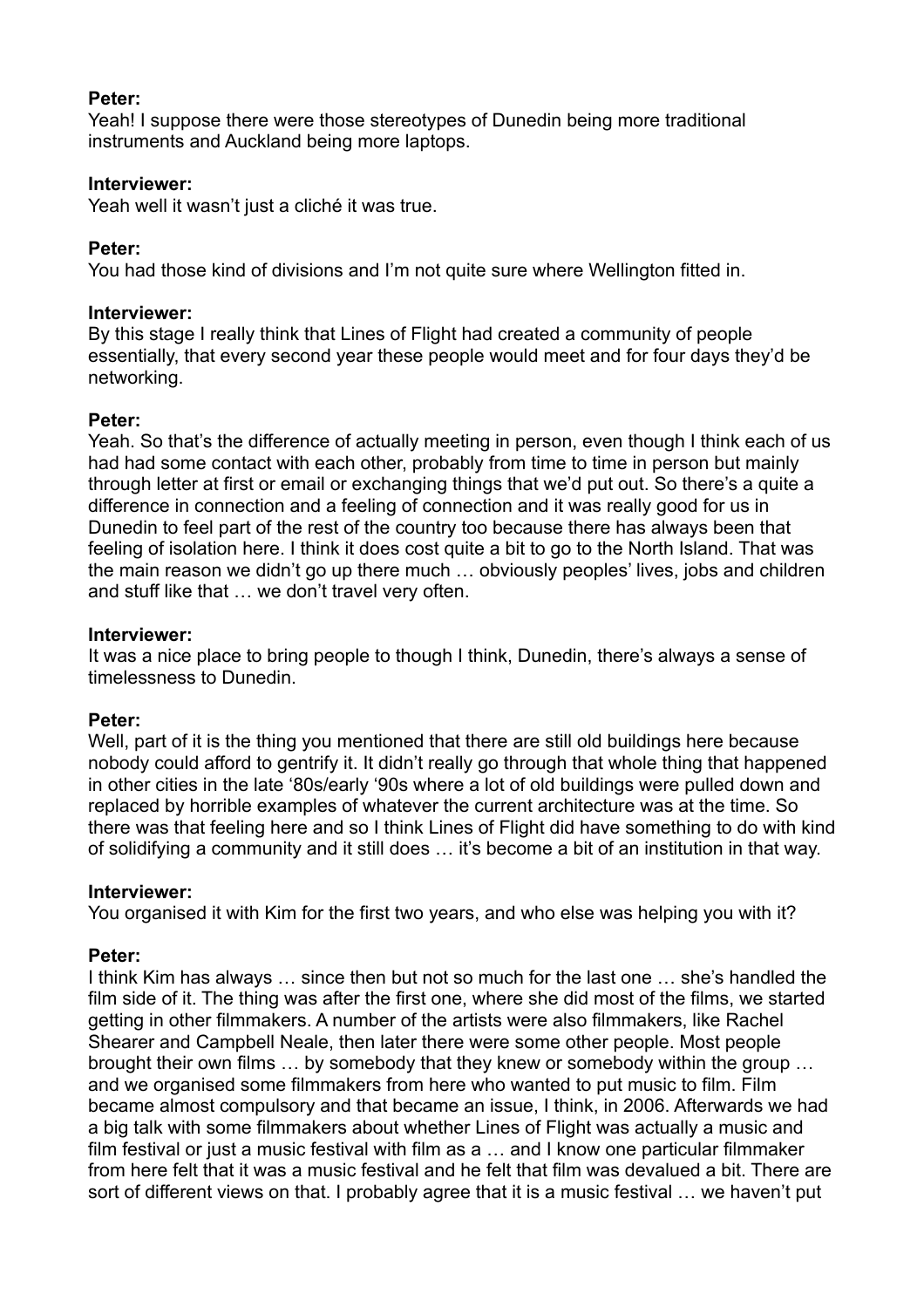the same energy into the film side of it and so the film is probably secondary to the music, but on a number of occasions, I think, especially where people made their own films, film and music have just worked really well together in that context.

#### **Interviewer:**

It's still pretty much the only thing of it's kind isn't it?

### **Peter:**

I think so yeah.

### **Interviewer:**

Because the emphasis although it's not as much, it's still on film. Obviously there's loads of shows and events and things that are multimedia but in terms of an ongoing really specific style of practice it's got a long history now and a precedent has been set.

## **Peter:**

Yeah, there was actually. The last one … the 2009 one … the Fringe Festival had previously been biennial and in 2007 they changed to being annual and at a different time of the year. We missed one year so the last one was in 2009, so a three-year gap. I wanted to have less to do with it. I was kind of getting a bit … because it was quite a lot of work and I was busy, I think, at university by then. But Peter Porteous who'd been the coorganiser in 2006 … Kim still pretty much organised the film side of it … but Peter and I, I suppose, did most of the music organising in 2006. He was still really enthusiastic and then Alex McKinnon who is a younger guy … we sort of refer to them as the None people here … None is a large warehouse space where a number of mainly artists live. It's been a flat with different people, probably ever since the beginning of Eye … from about 2003 there'd been people there doing and organising things and a different general mix of visual artists and musicians. So it's been great and it has that tradition. It's been a gallery from time to time and with the Blue Oyster becoming much more … the Blue Oyster was originally an artist-run gallery, so much more of an experimental space, but it became less that way when it got annual funding and much more established as an institution. I think None took up some of that in being more an experimental space for visual art and music. Alex McKinnon … often people would move down from the North Island and one thing about Dunedin is there's always been that changeover of people. I remember that was quite different from Christchurch where you got many of the same people there and stayed there most of their lives. Here there's quite a lot of change which has been a really good thing for the music scene because we had people coming down, different generations of people. And Alex was one of a group of people at None Gallery at the time with energy in organising things and playing experimental music. He was in different … he did solo recordings and he played in different groups. First of all with Jim Currin who's an Australian guy … a few Australian people move over here too because it's like the opposite of where they come from, I think, of some of the places they come from. And he had a group called Khomet … I'm trying to remember the people in it Toki, Alex, Jim and a couple of other people who I can't remember. They were a sort of great noise-rock group who had a lot of electronic stuff going on in there. Then there were various versions of Ray Off, Jim Currin's group which often had more acoustic stuff in it, violins and things like that. Then I think Jim left and there was a group called Dirtroom with Alex and Aliki (Boufis) and … I can't remember …

## **Interviewer:**

Yes those are the two I remember as well.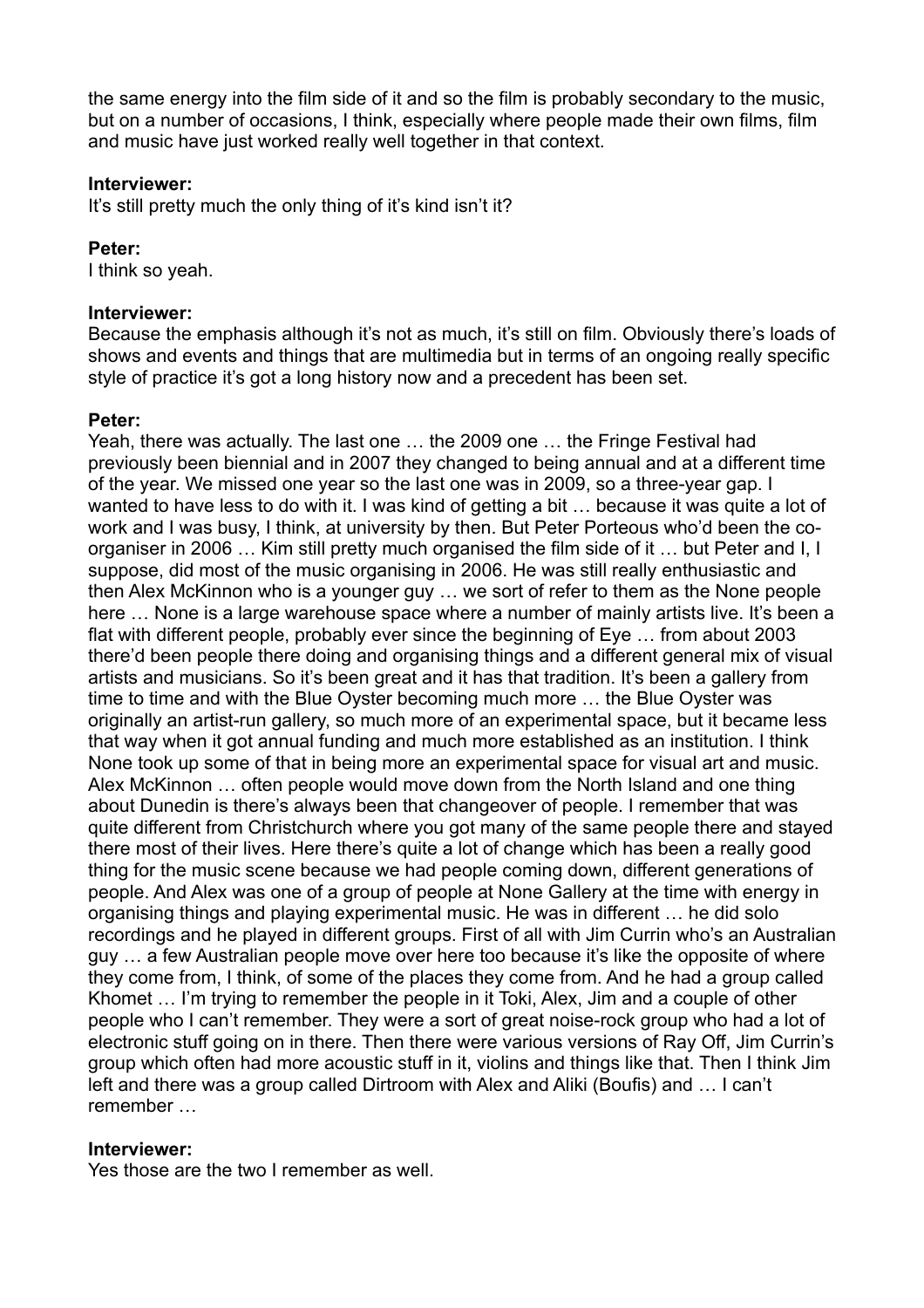I don't know the others. I think Rachel Blackburn was also in that group and somebody else.

## **Interviewer:**

Edie Stevens or was she part of the …

# **Peter:**

No. Another good group based around None at the time was Rory Storm and the Invaders and Edie was in the Invaders and they were good, with Jon Chapman, Rory, and again some other missing person … a horrible thing to say! They were great. So it was a kind of music scene based around None and we were part of that because we used to practice at None too … Eye did, especially in the basement there which is amazing. There's this kind of old stone basement that's sort of crumbling stone. Some of the people from None had an artwork there where they just dug this pit and just kept on digging and eventually it filled up with water. They'd do things like that. Somebody built a wall in the basement and it was kind of anarchic … the whole feeling. So it's a great sort of alternative energy. It's in the tradition, I suppose, of places like … Dunedin artists venues like Chippendale House and Super Eight and Everything Inc. which was another one but less formally organised. I think for that reason it worked a lot better based around the energy just of people who felt like doing stuff. Anyway Alex was part of that whole group of people and this year in 2009 the three of us, that's Alex, Peter and me were the organisers for Lines of Flight.

# **Interviewer:**

And you also formed a committee for Altmusic didn't you?

## **Peter:**

Yeah us … with Su Ballard also … are the Dunedin branch … the committee for Altmusic. Just organising people playing here, the Dunedin shows.

## **Interviewer:**

Alt Music is really different to Lines of Flight because Alt Music is about international artists coming over here whilst I think Lines of Flight has promoted local artists like nothing else has really in New Zealand, that's what's been so wonderful about it, is that it has created that network of local artists.

# **Peter:**

Yeah you asked about that before … why we didn't have people from overseas. I think Marco Fusinato played in 2004 with Bruce …

## **Interviewer:**

It's just so expensive though.

## **Peter:**

That was actually the main reason. There was no reason that we … no particular reason that we didn't but we get a certain amount of funding generally that just covers travel expenses for people coming from the North Island. We looked at getting people from Australia … Marco played because he was already in New Zealand on an artist's residency … but it was just too much. It would just take up too much of the money that we had. We had money from the council, in 2006 we got money from Creative New Zealand and this year we were back to getting money from the Fringe but at a better level than they've ever been able to provide before.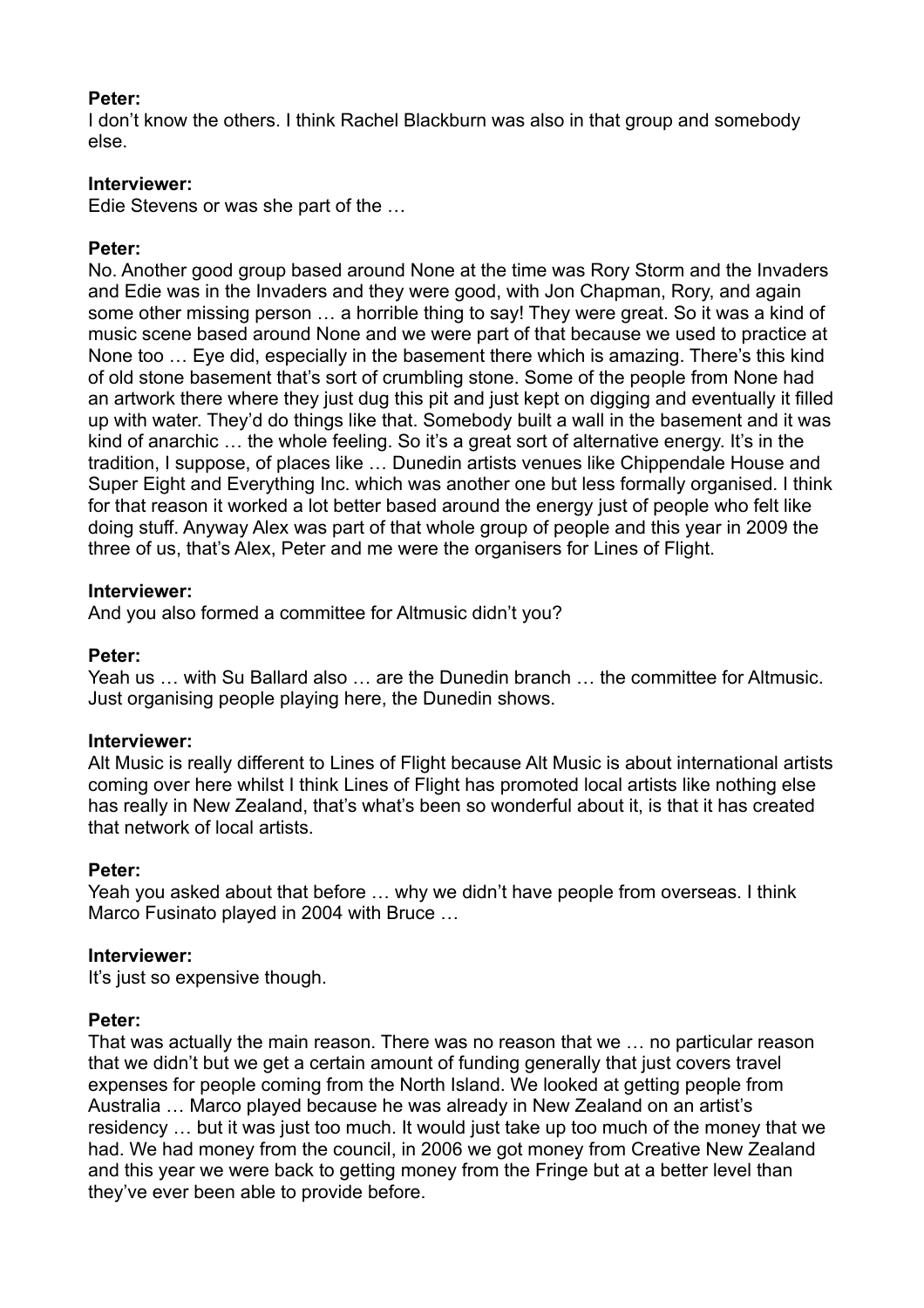You actually applied to Creative New Zealand for this latest one did you?

### **Peter:**

No. For this latest one we wanted to cut it down a bit and we agreed that it had got too big … in 2006, for example, there were five shows.

### **Interviewer:**

That's quite a marathon.

#### **Peter:**

Yeah I think in 2004 too actually. So that's Thursday, Friday, Saturday nights, Saturday afternoon and Sunday afternoon and we felt it was too much. It was like this kind of exhaustion … It was just too much and we wanted to cut it down, both from the point of view of being manageable and we're all busy doing other things … for it to be manageable for us and also for the audience. We had the feeling that at the Sunday afternoon show 2006 people were just sort of wandering around like zombies. They were so exhausted.

#### **Interviewer:**

It was really good exhaustion. You'd experienced everything you could possibly experience in four days.

### **Peter:**

Also it was tough for the artists who played on the last day because people just couldn't … they didn't get their full attention from the audience.

#### **Interviewer:**

Do you think you're going to keep going with it?

#### **Peter:**

Yes I think so. I was … I never thought of stopping but I wanted to have less to do with it and perhaps a bigger gap than three years. I was thinking maybe four years between 2006 but Peter's and Alex's enthusiasm sort of …

#### **Interviewer:**

Cranked it up again?

#### **Peter:**

Yeah! And so we had one this year instead of next year and we'll keep having them every two years, as long as we can.

#### **Interviewer:**

Shall we have a break?

## **Part 10 – 28 September**

#### **Interviewer:**

Is there anything else you'd like to add Peter?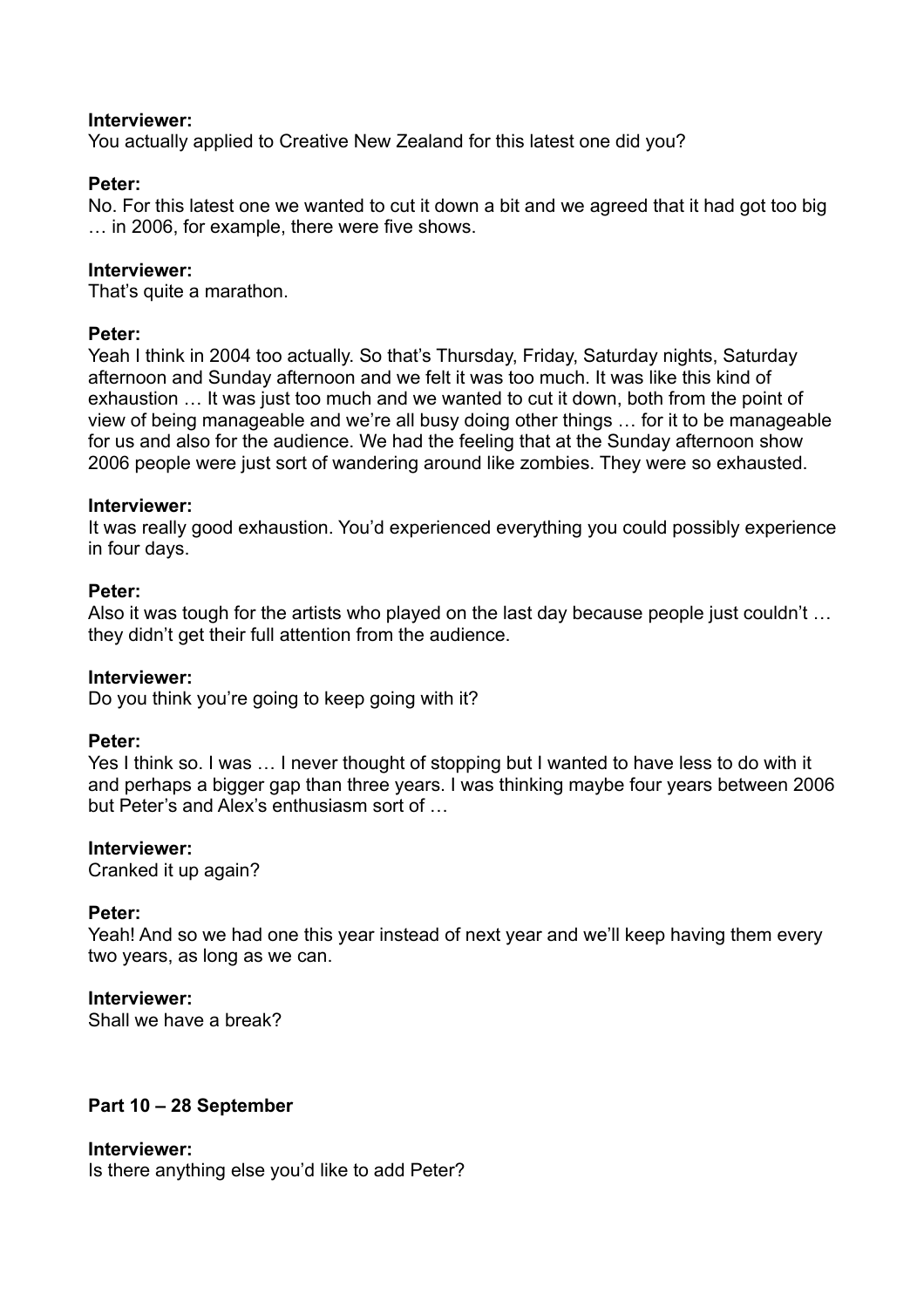I suppose I should talk a little bit about … I sort of got increasingly … before I went back to university in 2006 I was getting increasingly interested in sound art.

### **Interviewer:**

What's the difference for you between sound art and noise?

### **Peter:**

Generally prepared sound as part of soundtracks for installations or soundtracks for films but there's not a hell of a lot of difference because I do many of the same things with Eye as well. Mainly field recordings and stuff like the recording of the Octagon bells that I used in Singapore … I thought I'd get some sounds from Dunedin! And I did a sound track to a film of Kim's at the Blue Oyster which had recordings from the main street of Dunedin at Christmas time over several years, made up of that.

### **Interviewer:**

The one you did for the *Lux Lucis Ut Sanus* exhibition in Auckland, Kim's piece there, what was that from?

### **Peter:**

I'm trying to remember what it was. It was a bell? No hang on, I'm trying to remember which one. Oh yeah, I know, it was a piano.

### **Interviewer:**

Sound art for you is when sound is made in an art context?

### **Peter:**

Yeah it's sort of a definitive thing. I've done soundtracks for a few exhibitions, a Christchurch one … she's Swiss actually but she lives in Christchurch … for Katharina Jaeger, I've done soundtracks for a couple of her exhibitions, one called *Lift* and one called *Pool*, at the Physics Room and then at the Campbell Grant Gallery in Christchurch. That was kind of interesting because my only knowledge was … I went to her studio when she was making the work which consisted of … for example, the last one *Pool* had a lot of animal bones and skulls and things that she'd sewed a sort of stocking-like material around them so she had these kind of shapes of animal skeletons. I think a lot of her practice involves sewing things and for the first one 'Lift' she sewed appliances, household appliances, into sort of like old stocking material, that flesh coloured stocking material and so I put sound coming out of them as well. That was quite good fun and it was interesting to do. I went to her studio when she was making the things and we talked about the … but they were pretty much done separately. It seemed to work quite well, just having a general idea of what she was doing. I did one with Kim and Caroline McCaw … they had a show and they just wanted bird song in the ceiling and stuff like that which has been done many times, I think, but that was nice because the show was called *Shimidsu Sakura*, the cherry blossom I think … sort of the symbols of spring. It was a springtime show. And a number of soundtracks for Kim's films and I curated a sound show at the Blue Oyster Gallery using a number of the Lines of Flight people, just doing it in a sound art context with no visuals at all. The Blue Oyster Gallery is kind of like a … it has a number of different spaces … it's like a bit of a rabbit warren and just had different sounds coming out of the walls in different parts and out in the alleyway beside it too. That got an interesting reaction from people because it was an art gallery with no visuals at all … which is what I wanted … but it sort of got a mixed reaction. Some people loved it and some people didn't like it because there was nothing to look at.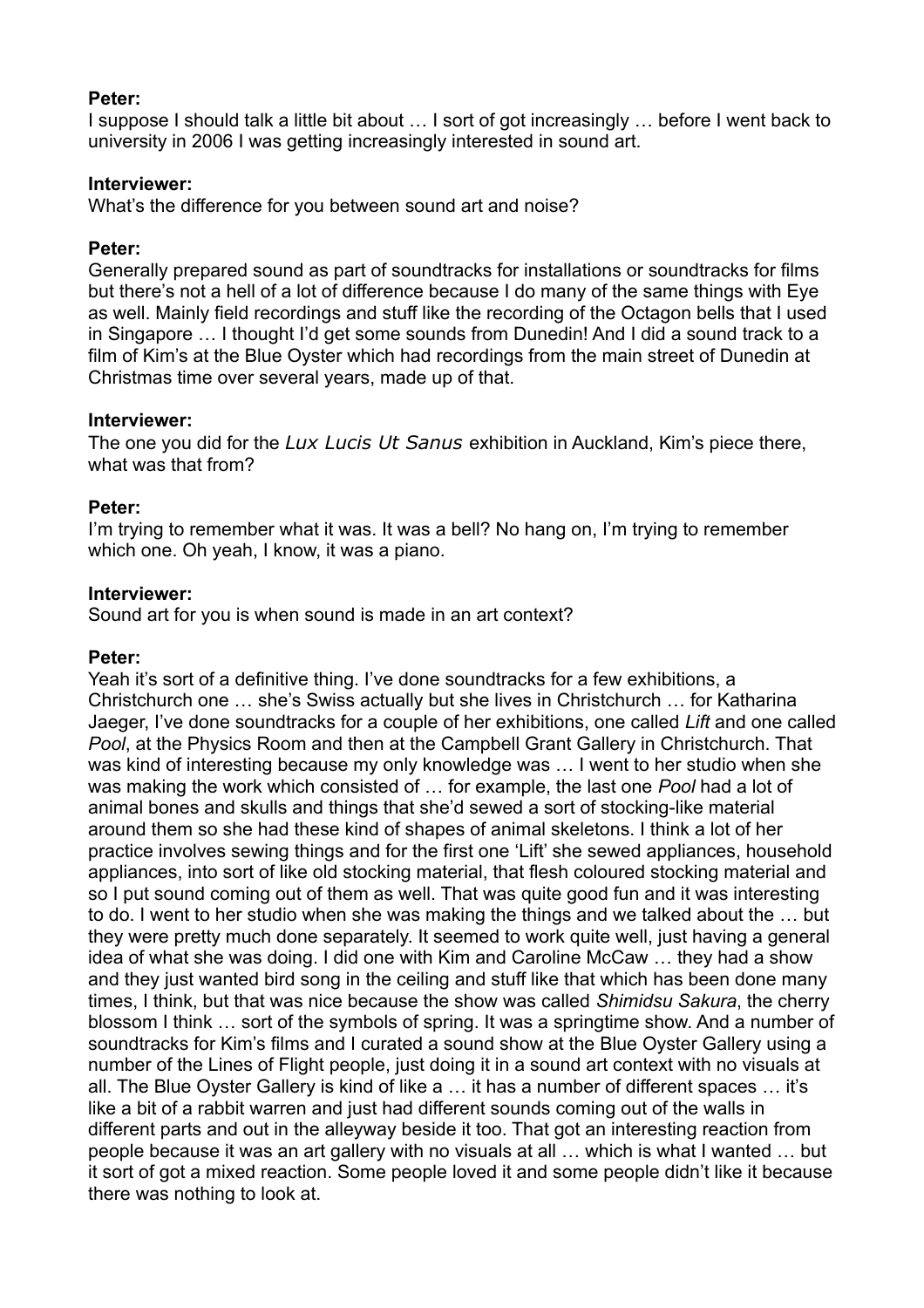How did you cope with the sound bleed, was it on headphones?

### **Peter:**

No, deliberately not on headphones. I really liked the sound bleed and there were spaces where you'd get a whole mixture of sounds. Because there were separate spaces you could actually hear most of them individually as well but definitely there were spaces where you could get real ... I think with ... that's an interesting thing with a lot of the artists, like Rosie Parlane, Rachel Shearer, Richard Francis, Anthony Milton … there's some commonality in the sound of what they do too so they actually blend quite well. Maybe we all sound the same but it's different kinds of shades of things. But that worked alright, although the reviewer in the ODT didn't like the way the sounds … he thought that you should be able to hear each individual sound or something. That's an art reviewer and it's always a thing with sound shows because I know the Physics Rooms had them and at the Singapore show you had headphones.

### **Interviewer:**

That's how people usually cope with it isn't it?

**Peter:**

Yeah.

### **Interviewer:**

It would be nice if there was a gallery that was constructed specifically for sound.

#### **Peter:**

Yeah.

#### **Interviewer:**

That it had soundproof areas, so that only one person could be heard, I don't think there's anything like that in the world is there really?

#### **Peter:**

No because there's something different between putting on headphones in a kind of artificial atmosphere I feel and so sitting in the middle of the room you hear a sound and you can kind of get into it more naturally.

#### **Interviewer:**

Yeah, if you could lie down would be perfect.

## **Peter:**

Yeah, which I know some sound installations have in different places around the world.

#### **Interviewer:**

Sound art is something you want to continue with then?

## **Peter:**

Yeah it's something I'd like to get back to a lot more.

## **Interviewer:**

And of course there's a large history isn't there, of sound in an art context?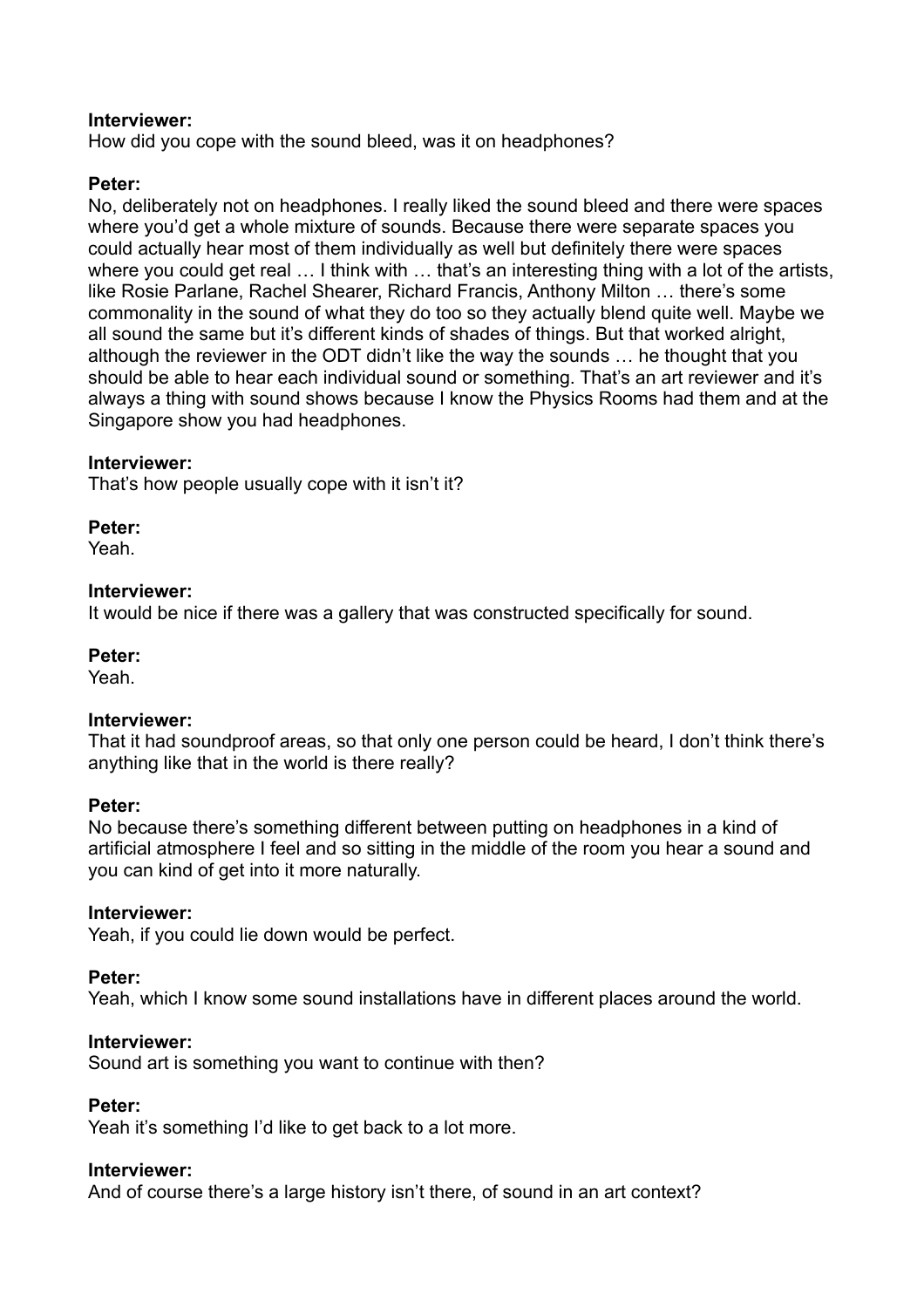Yeah and I think increasingly. I've sort of talked about the gallery thing a bit before but we do fit in quite well within the gallery context and perhaps more naturally than the music thing. Though it's interesting with groups like Eye. Eye can rock out and we sort of do both … I guess we juxtapose small bits of sound, little fragments of sound, with big slabs of rocking out and so it's kind of an odd combination but it's sort of interesting. I remember we played at a benefit. It was actually for the anarchist bookshop Black Star Books and the other groups were all punk bands, contemporary versions of punk bands, or electronic people and so it was interesting for us playing in that context. And we played quietly and we could hear the crowd noise the people talking were louder than us so we just built it up and built it up and did our loud rock thing which we could do quite easily. Eye can adapt to that situation because we are loud but it wouldn't suit some of the other groups that I've been in, PSN or people like that. Yeah so I suppose we can play in rock venues.

### **Interviewer:**

And with Terminals of course you can as well?

## **Peter:**

The Terminals are a rock band!

### **Interviewer:**

They can't go any other way.

### **Peter:**

Yeah, the Terminals have had a sort of difficult relationship to art over the years. There's two almost schizophrenic forces going on in the Terminals.

## **Interviewer:**

Do you think they'll be resolved in the future?

#### **Peter:**

No it's never been resolved. What happened with the Terminals … after us becoming I guess a little bit estranged … we still play together. Probably in the early 2000s we came back more together. We hadn't recorded an album since 1996 and we did another one more recently on an American label called Last Visible Dog in 2007 … I think it was released then … but those songs had been around for about three years before that.

#### **Interviewer:**

That's right he was in love with you guys wasn't he?

## **Peter:**

Oh yeah. He wants to release everything we do, which is really nice. I think by that stage … I think perhaps I realised that the Terminals are a song band and especially after playing with Eye who are a kind of rock/improvisational band and PSN are completely different. So probably the main noise forces in the Terminals are Brian and me in terms of ideas or just pushing it in that direction. Mick, as I mentioned, is sort of schizophrenic between the way he thinks and the way he plays so he's constantly sort of fighting against it. But I think we came to a sort of accommodation and the latest Terminals album is more song-based, although we did a North Island tour at the end of 2007 and I think especially the Wellington show had long improvised passages too so it's still there. There's always this kind of to and fro, the balance between the noise elements and the song elements, but